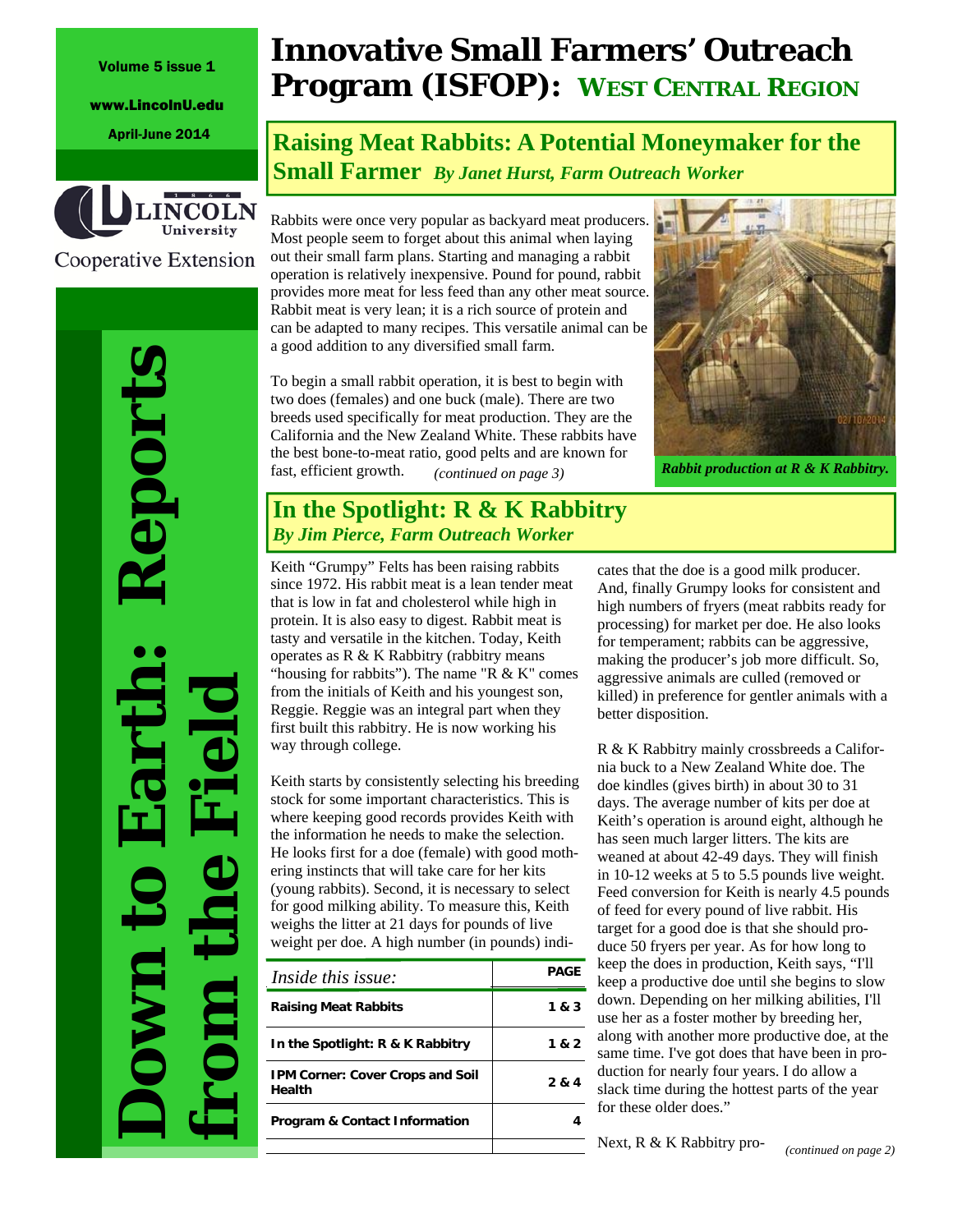## **In the Spotlight...***(continued from page 1)*



vides the best environment for raising their rabbits, which results in making a profit. A healthy environment gives his rabbits a humane existence. It aids in the rapid and good growth of the fryers. Maintaining a good quality environment helps protect his net profits by keeping disease to a minimum. And, it makes his job as a producer easier and more enjoyable.

At R & K Rabbitry, rabbits are raised in a simple and inexpensive pole barn in hanging cages. This allows Grumpy to control the temperature. Although some stress is inevitable, keeping the temperature near 62°F is ideal. Cold temperatures are much less of a problem than the hot summer temperatures. In winter, having the pole barn is enough. To manage the ammonia build-up in the barn from the manure, timers are set for the exhaust fans to go on and off at intervals. For the hot and humid Missouri summers, Grumpy uses a combination of appliances, consisting of exhaust fans, a window air conditioner and an evaporative

#### cooler.

Water and feed are very important and are available 24 hours a day, seven days a week. For fresh water, Keith designed and built his own water system. Fresh water is delivered via a simple sump pump that recirculates the water through a PVC pipe delivery system. The reservoir and the pump are housed in an insulated cabinet. In the winter, a milk barn electric heater is all that is needed to keep the water warm, fresh and recirculating through the plumbing. Keith has modified many of his production components. He improved his feeders by adding larger hoppers so that it takes less labor to keep feed in front of his fast growing rabbits. He also custom built hay mangers that allow much less waste by the rabbits compared to throwing a flake of hay into the cage. Keith states, "Contrary to popular belief, rabbits require a great deal of attention for them to be successful and multiply…'like rabbits.' They must have the right environment and the correct number of lighted hours per day. They need a proper diet and the amount of food required for each of the different stages in a rabbit's life. They put on weight easily, too easily at times. An overweight doe will not be successful. They are difficult to get back into production once this occurs. Most failures happen because of obesity within the breeding stock."

Keith sells several products from his rabbitry. Consumers can buy directly from his farm-fresh frozen rabbit meat. He has also marketed pelts. Currently, he has demand from local artists for the skulls and feet.

This year he is drying the rabbit pellets (dung) in the greenhouse to package and sell as a garden amendment for enriching the soil. Keith also sells good breeding stock.

*"I got into rabbits because of my interests tracing back to my childhood. My first "true" rabbitry, (25 does) was started in 1972. I realized the need for a quality, healthy meat and rabbits offered that avenue. I could produce an enormous amount of meat in a relatively small area. I never had any trouble selling my product. A lot of my customers are folks who have special needs in their diet." - Keith 'Grumpy' Felts.* 

Keith ended our discussion with a bit of advice: "I raise rabbits because there is a potential for profit from my endeavors. They are easy to maintain if you know what you are doing. Although I've got the space for larger animals today, I still feel that rabbits produce more in less space. My health precludes me from attempting to handle the larger animals within the food chain. Plus, rabbits are much quieter. AND...they won't break your foot if they step on it."

For more information about rabbit breeding or breeding stock, contact Keith 'Grumpy' Felts at: grumpysbait@aol.com or call (816) 539-2444.

### **IPM Corner: Cover Crops and Soil Health**  *By Jacob Wilson, Integrated Pest Management Technician*

Thanks to university researchers, seed companies and satisfied farmers, most vegetable growers in Missouri now know about cover crops. A cover crop is grown to protect and enrich the soil as well as to manage other agricultural issues. In this article, we won't focus on the all the benefits or varieties of cover crops. Instead, we will zoom in on just a few types that are easy to use. They are also very versatile and effective at increasing soil health during the growing season and beyond. Among other vital roles, cover crops increase soil health by preventing erosion, scavenging nutrients and adding organic matter. They also relieve compaction (where soil becomes more dense and has less air within) and control harmful nematodes (roundworms).

**Spring** is one of the most challenging seasons in which to establish plants. This is especially true when the soil is heavy and drains poorly. However, options do exist. Frost seeding is broadcasting small seeds *(continued on page 4)* 



*Sorghum x Sudangrass between rows of tomatoes at Lincoln University.*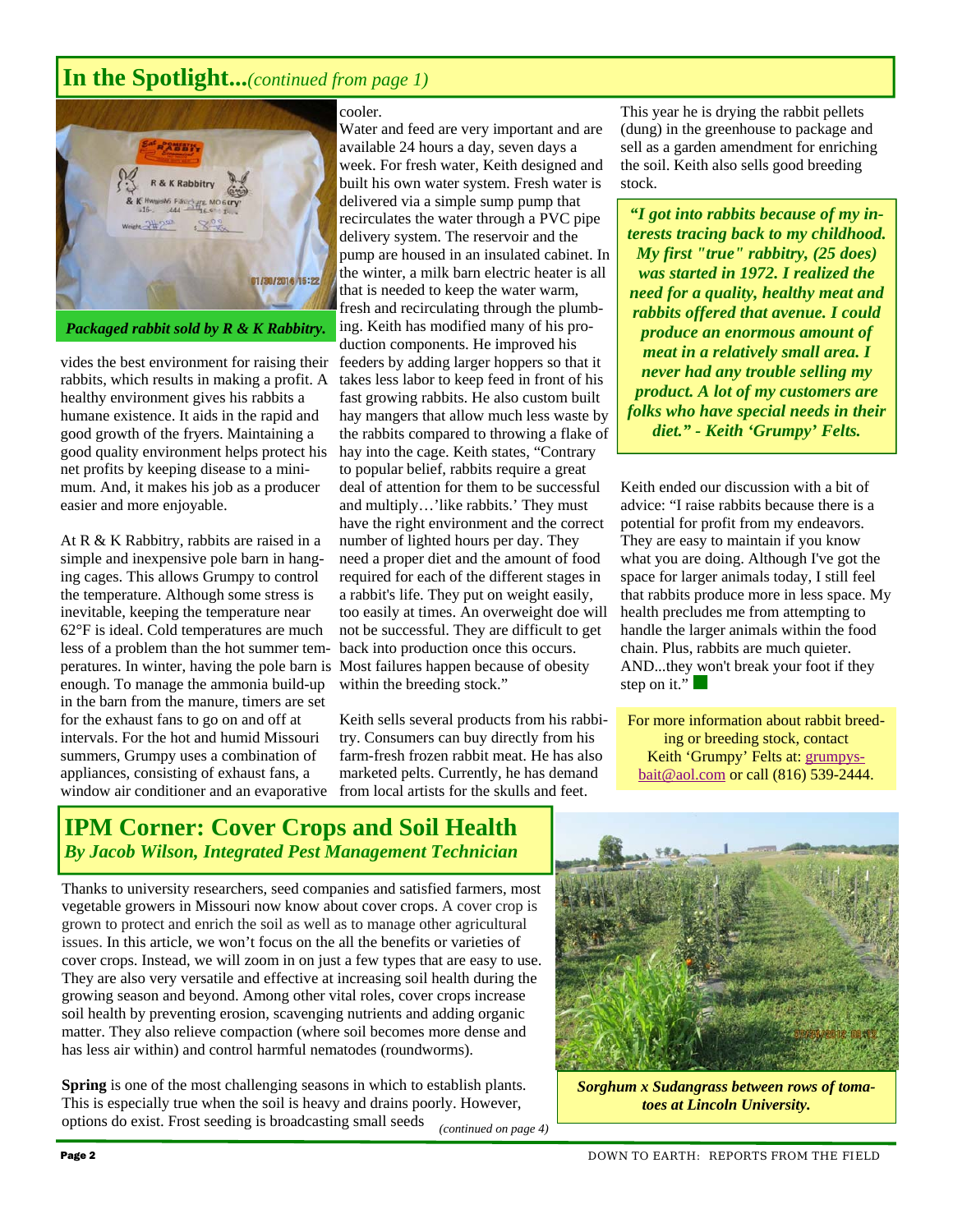# **Raising Meat Rabbits...***(continued from page 1)*

Before bringing home any stock, first consider housing. Rabbits need shelter for the cold winter months and shade for the hot summer days. Hutches are common types of housing that consist of a cage on legs with a roof overhead. This is very basic shelter. In the winter months, the hutches should be moved inside a barn or into an area with protection from the cold winds. Hutches need to have one square foot of floor space per pound of rabbit being housed. The minimum size for a hutch is 2 by 2.5 feet. A good hutch is large enough to allow for air circulation and prevents overcrowding of the animals. Hutches are usually covered with hardware cloth. Another type of housing is an all wire cage. These are intended to be hung inside a shelter. They are easy to clean, and the wire can be kept in a more sanitary condition than a wooden hutch. Housing is basically up to you, depending upon the resources and space available.

After your rabbitry (housing for rabbits) is built, seek out a reputable rabbit breeder. You may buy kittens (young rabbits) or adults. Of course, the adults will be ready for breeding sooner. It is possible to buy pregnant females as well. The females should each have their own hutch, and the male should be separated from them.

You must find out what the rabbits have been eating. Do not make drastic changes to their diet. Pelleted feed is a good choice and is readily available. Hay is also recommended. If you have excess vegetables, feed in moderation; rabbits can get diarrhea when too much fresh produce is introduced into their diet. Monitor the amount of feed for each rabbit. An adult female rabbit that is not pregnant and is not lactating (nursing young) will eat about 3.8 percent of her body weight each day. For a 10-pound non-breeding rabbit, that means 6 ounces of pellets plus 3.5 ounces of hay. During breeding season, do not allow the does to become overweight or breeding will become more difficult.

Provide plenty of fresh, clean water. This is very important in the summer months. In winter, replace frozen water with fresh water twice daily so that the rabbits have water at all times. Water may be offered in open crocks or in plastic bottles with a ball

bearing. When the rabbit nudges the ball, water trickles out, and the rabbit can drink. Rabbits also enjoy a salt and mineral block in the hutch.

When you are ready to breed rabbits, put the doe into the buck's cage. Do not put the buck into the doe's cage, or she may harm him. The doe will allow the buck to mount. The buck may attempt to mount the doe a second time. Allow this, and then remove the doe from the cage. Some breeders will bring the doe back to the buck's cage six hours after the first mating to make sure that the doe's eggs have been fertilized. Gestation (the time in the womb) for a rabbit is 30 to 31 days.

A pregnant doe needs her own cage and a nesting box. A nesting box is about the size of a standard shoebox with half of the top cut off at an angle. This box will be where the rabbit gives birth. Put the box into the hutch about five days before the rabbit is due to give birth. Add some straw or hay to the box so that the mother can make a nest. She will also add her own hair to the nest.

Some rabbits get nervous around birthing time; for this reason, try to keep the rabbitry area quiet. Most rabbits are good mothers and will attend to their young. However, kits (short for kittens) can fall from the nest box, or the mother can ignore them. There are other things that can go wrong. Mothers sometimes reject their young. Some mothers eat their young. If this happens, give the mother one more chance at breeding. If she does it again, she should be culled (removed or killed) and replaced. The rabbits are born blind, hairless and furless. Check the nest box, and remove any dead babies. Count the number in the litter. A normal litter is from four to six kits. Healthy babies will be moving and have

slightly bulging stomachs from nursing. Make sure the mother is well fed and has plenty of water to drink. Leave the babies alone as much as possible, except for checking on them every other day. By day 10, the rabbits will be opening their eyes. The kits will continue to nurse. At about three weeks of age, they will start hopping out of the nest and sampling the pelleted food. Increase the ration slowly so there is enough for all. Remove the nest boxes at about five to six weeks. At six weeks, the doe can be rebreed.



*New Zealand White doe (top) California Buck (bottom) at R & K Rabbitry.* 

The kits should be on full feed. They can then be removed from the original hutch and placed in separate housing.

The rabbits should be raised for about two months. It is time to butcher when they reach four to five pounds.

#### **Rabbit Resources**

**Plans to build a rabbit hutch from Penn State Extension:**  http://abe.psu.edu/extension/ideaplans/rabbit/ip-729-31/view

#### **Information on processing rabbits in Missouri:**

http://mda.mo.gov/animals/health/inspect ions/. Chapter 3 of the Code of Regulations Rules of Department of Agriculture Division 30—Animal Health, Chapter 10—Food Safety and Meat Inspection concerning the home processing of rabbits).

**Information on rabbit processing:**  www.attra.org – Small Scale Sustainable Rabbit Production.